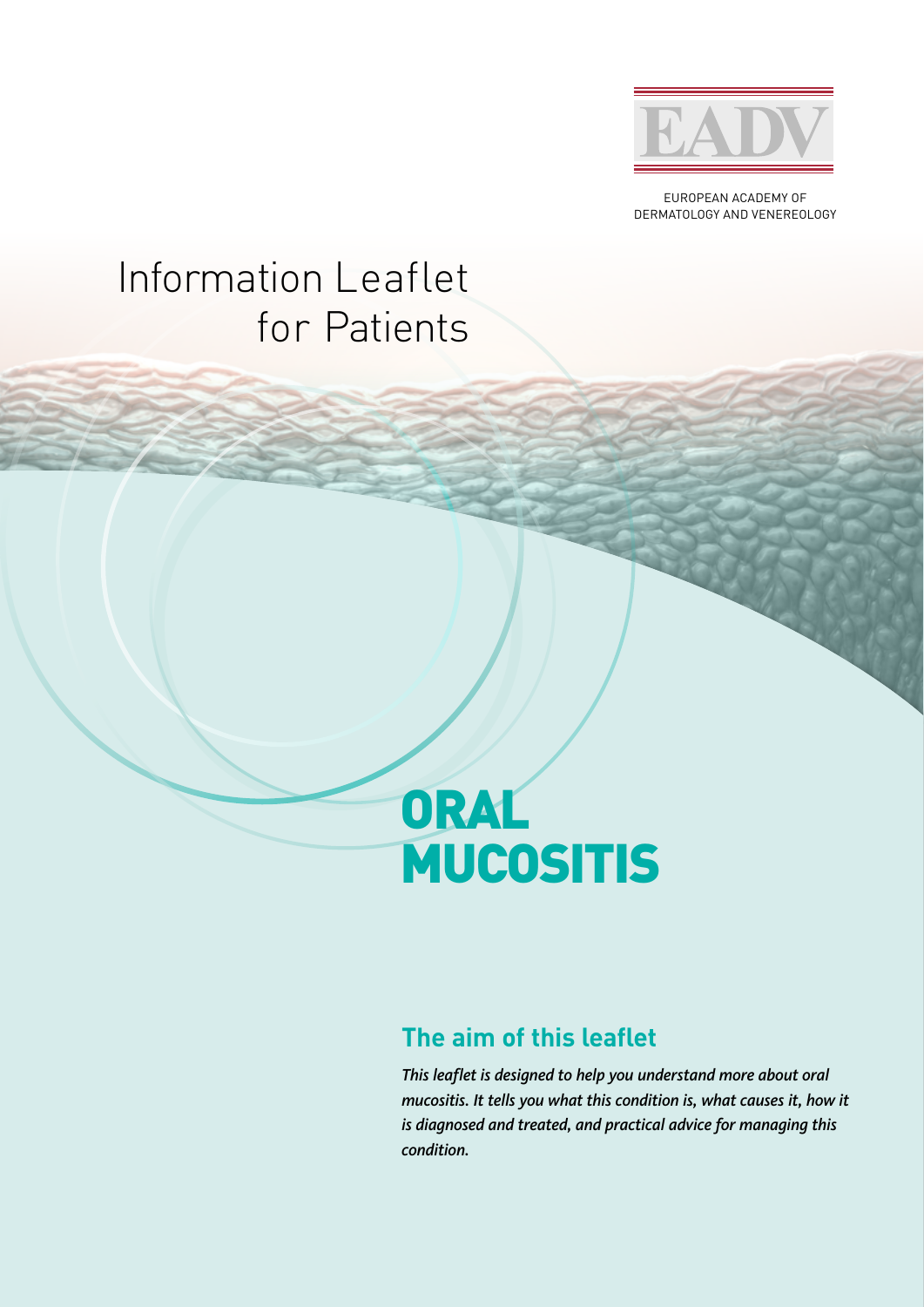## **ORAL MUCOSITIS**

#### What is oral mucositis?

Oral mucositis is a common and unpleasant complication of certain anticancer therapies. It can result in patient discomfort and impairment of the quality of life. Severe mucositis can cause pain, difficulty in eating and swallowing, but is reversible and gradually improves when the causative drug is withdrawn. Prompt recognition and management of mucositis are essential.

#### What does oral mucositis look like?

The first phase of mucositis induced by chemotherapy or radiation therapy presents with redness, inflammation, and burning. It may evolve into painful erosions and ulcerations. Radiation-induced mucositis generally occurs around the third week of treatment. Mucositis induced by chemotherapy appears earlier during the first week of treatment, then gradually disappears during the following week, leaving a risk of reappearance during the next cycles of chemotherapy. It can occur in the entire gastrointestinal tract (from the mouth to the anus). Mucositis induced by new targeted therapies usually manifests with well-limited ulcerations (mimicking canker sores) of mild intensity that occur within the first several cycles of the treatment.

#### Who is affected by oral mucositis?

Mucositis can affect up to 90% of patients who undergo anticancer therapies, and its frequency depends on the type of treatment received. Mucositis occurs:

- in 20 to 40% of patients who receive chemotherapy for solid tumors
- in approximately 80% of patients receiving chemotherapy before hematopoietic stem cell transplantation
- in about 90% of patients who receive radiation therapy for head and neck cancer

• in up to 60% of patients on targeted therapies.

The individual risk factors include smoking, poor oral hygiene, younger age, nutritional status, and low white blood cells count before the start of the treatment.

#### What causes oral mucositis?

Mucositis develops due to a complicated process that is still not very well understood. It is known that radiation and chemotherapy can damage the cells leading to an inflammatory reaction of the oral mucosa.

#### How is mucositis diagnosed?

The diagnosis of oral mucositis is clinical. There is no need for additional tests. Sometimes, a local swabbing may be useful to exclude infection (for example candida, herpes reactivation).

#### How is mucositis treated?

The management of oral mucositis focuses on symptomatic measures, including basic oral care, mouth rinse with bicarbonate, diet modification, morphine mouth rinse, analgesics, laser therapy, and topical antiinflammatory compounds (example: topical corticosteroids). Sometimes it may be necessary to modify the dose or discontinue treatment.